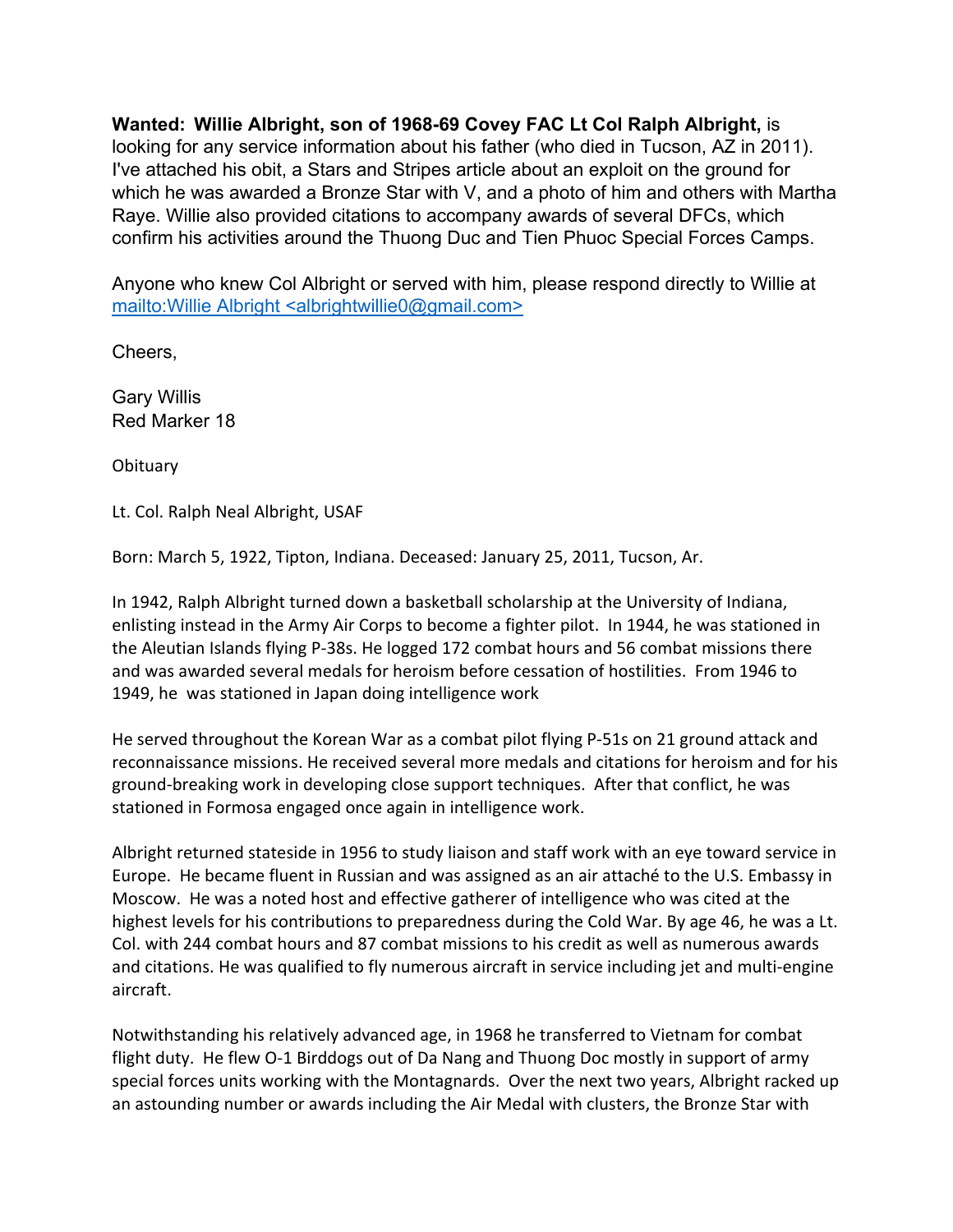clusters, the Distinguished Flying Cross with several clusters and many others too numerous to mention here. Some were awarded for ground combat.

Due to his work with the Montagnards, Albright began to question the purpose and conduct of the war in Vietnam and left the service in 1970. He retired to Tucson where he was an avid fly fisherman to the end of his days.